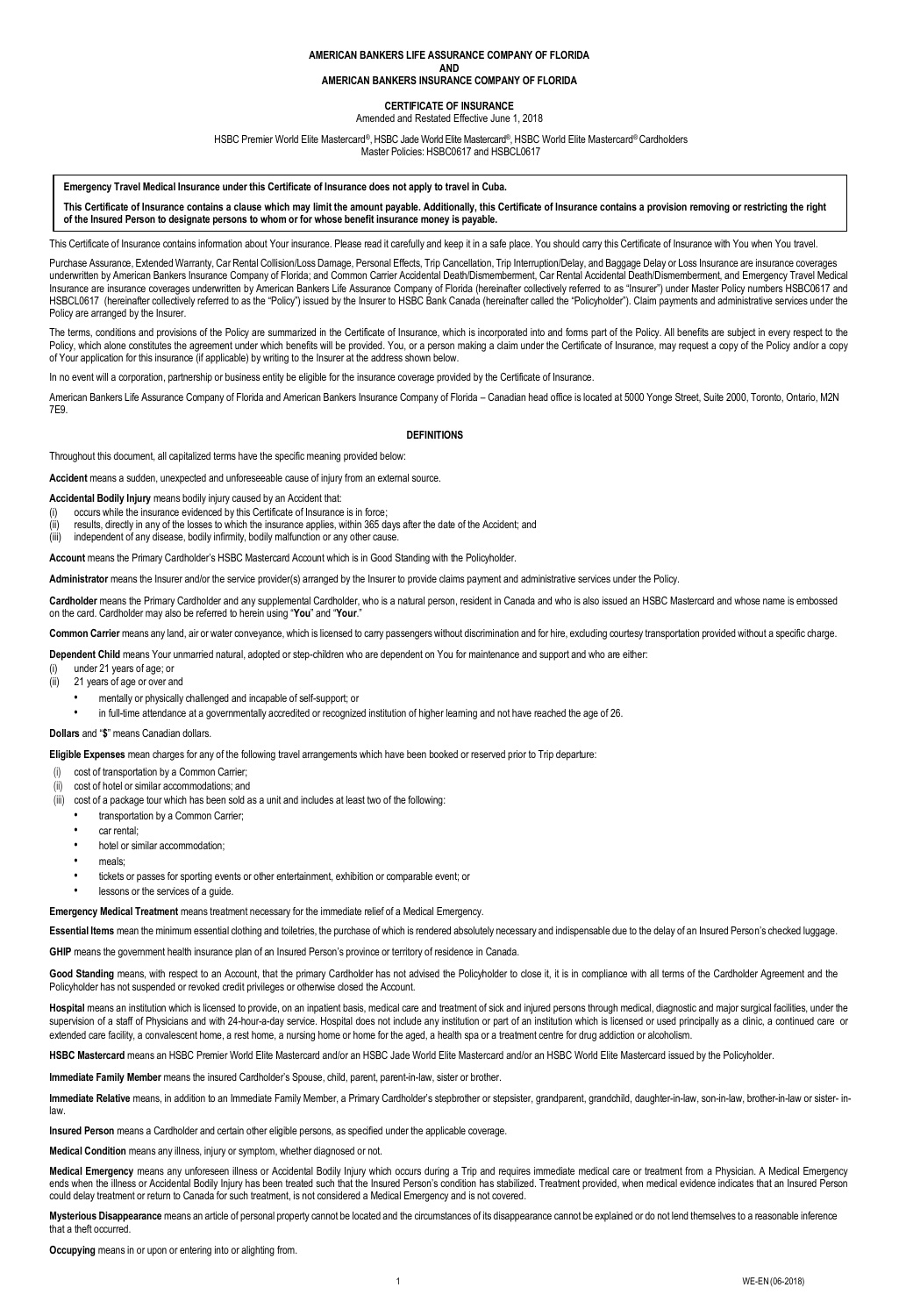Original Manufacturer's Warranty means an express written warranty valid in Canada and issued by the original manufacturer of personal property, excluding any extended warranty offered by the manufacturer or any third party.

Physician means a Physician or surgeon who is registered or licensed to practice medicine in the jurisdiction where the medical treatment or service is provided, and who is not related by blood or marriage to the Insured Person to whom the service is rendered.

Pre-existing Condition means any Medical Condition for which symptoms appeared or for which an Insured Person sought the attention of a Physician, had investigated, diagnosed, treated, had treatment or further investigation recommended or for which medication was prescribed or altered in the 180 days prior to the Trip departure date. A Pre-existing Condition does not include a Medical Condition which is controlled by the consistent use of medications prescribed by a Physician, provided that, during the 180-day period before the Insured Person's departure, there has been no other treatment or investigation recommended and there has been no change in medication. A new medication or increase/decrease in dosage constitutes a change.

**Primary Cardholder** means the principal applicant for an Account who is a natural person, resident in Canada, and to whom the Policyholder has issued an HSBC Mastercard.

**Reasonable and Customary Charges** means charges which do not exceed the general level of charges made by other providers of similar standing in the locality or geographical area where the charges are incurred, when furnishing comparable treatment, services or supplies for a similar Medical Emergency.

Rescheduling Expenses means the additional charges associated with Eligible Expenses, including administrative and change fees, which result from rescheduling a Trip prior to departure, and which have been charged to Your Account.

Spouse means the Cardholder's legal husband or wife, or the person with whom the Cardholder has lived and publicly represented as his or her Spouse for at least one continuous year.

**Ticket** means evidence of fare paid for travel on a Common Carrier, which has been charged in full to the Account.

**Travel Companion** means a person booked to travel with You and/or Your Spouse on a Trip, and who has prepaid accommodations and/or transportation arrangements for the same Trip.

Trip means a scheduled period of time during which an Insured Person is away from his or her province or territory of residence in Canada. For Emergency Travel Medical coverage, Trip is limited to the first 31 days from the date of departure from the Insured Person's province or territory of residence in Canada.

# **PURCHASE ASSURANCE AND EXTENDED WARRANTY INSURANCE**

Purchase Assurance and Extended Warranty Insurance are available only to the Cardholder. No other person or entity shall have any right, remedy or claim, legal or equitable, to the benefits.

### **Purchase Assurance**

Coverage is only available when the FULL cost of personal items is charged to the Account.

#### **Benefits**

Purchase Assurance coverage automatically, without registration, protects most new personal items purchased by You for 90 days from the date of purchase in the event of loss, damage or theft anywhere in the world, subject to the Limitations and Exclusions below. If such an item is lost, stolen or damaged, it will be replaced or repaired or You will be reimbursed the purchase price charged to the Account, at the Administrator's discretion.

#### **Limitations and Exclusions**

Purchase Assurance coverage is in excess of all other applicable valid insurance, indemnity, warranty or protection available to You in respect of the item(s) subject to the claim.

Purchase Assurance benefits are not available in respect of the following:

- (i) traveller's cheques, cash (whether paper or coin), bullion, precious metals, tickets, documents, stamps, negotiable instruments or property of a similar nature
- (ii) animals or living plants;
- (iii) golf balls or other sports equipment lost or damaged during the course of normal use;
- (iv) mail order, Internet, telephone purchases or any purchase being shipped until delivered and accepted by You in new and undamaged condition;
- (v) automobiles, motorboats, airplanes, motorcycles, motor scooters, snowblowers, riding lawn mowers, golf carts, lawn tractors, any other motorized vehicles (except for miniature electrically powered vehicles intended for recreational use by children), or any of their respective parts or accessories;
- (vi) perishables such as food, liquor and/or goods consumed in use;
- (vii) jewellery and gems stored in baggage unless such baggage is hand carried under the personal supervision of the Cardholder or such Cardholder's Travelling Companion with the Cardholder's knowledge;
- (viii) used or previously owned or refurbished items, including antiques, collectibles and fine arts;
- (ix) items purchased and/or used by or for a business or for commercial gain;
- (x) losses caused by or resulting from fraud, misuse or lack of care, improper installation, hostilities of any kind (including war, terrorism, invasion, rebellion or insurrection), confiscation by authorities, risks of contraband, illegal activities, normal wear or tear, flood, earthquake, radioactive contamination, Mysterious Disappearance, or inherent product defects;
- (xi) bodily injury, property damage, consequential damages, punitive damages, exemplary damages and legal fees; or
- (xii) services, including delivery and transportation costs of items purchased.

See General Provisions for Purchase Assurance and Extended Warranty Insurance below.

# **Extended Warranty**

Coverage is only available when the FULL cost of personal items with an Original Manufacturer's Warranty valid in Canada is charged to the Account.

# **Benefits**

Extended Warranty Insurance is available automatically, without registration, to provide You with double the period of repair services otherwise provided by the Original Manufacturer's Warranty, to a maximum of 1 additional year, on most personal items purchased new and charged to the Account, provided that, in all cases, automatic coverage is limited to Original Manufacturer's Warranties of 5 years or less.

Extended Warranty benefits apply to any parts and/or labour costs resulting from mechanical breakdown or failure of a covered item, where such obligation was specifically covered under the terms of the Original Manufacturer's Warranty. Extended Warranty benefits are limited to the lesser of the cost to repair or replace or the original purchase price of the eligible item, including applicable taxes.

#### **Limitations and Exclusions**

Extended Warranty coverage is in excess of all other applicable valid insurance, indemnity, warranty or protection available to You in respect of the item(s) subject to the claim.

The Extended Warranty benefit ends automatically upon the date when the original manufacturer ceases to carry on business for any reason whatsoever.

# The Extended Warranty benefit does not cover the following:

- (i) aircraft, automobiles, motorboats, motorcycles, motor scooters, snowblowers, snowmobiles, riding lawn mowers, golf carts, lawn tractors, or any other motorized vehicles (except for miniature electrically powered vehicles intended for recreational use by children), or any of their respective parts or accessories;
- (ii) services;
- (iii) items purchased and/or used by or for a business or for commercial gain; or
- (iv) bodily injury, property damages, consequential damages, punitive damages, exemplary damages or aggravated damages and legal fees.

#### **General Provisions for Purchase Assurance and Extended Warranty Insurance**

# **Gifts**

Eligible items that You give as gifts are covered for Purchase Assurance and Extended Warranty Insurance. In the event of a claim, You, not the recipient of the gift, must make the claim for benefits.

# **Limits of Liability**

There is a maximum lifetime liability of \$60,000 per Account.

You will be entitled to receive no more than the original purchase price of the protected item as recorded on Your sales receipt.

When the covered item is part of a pair or set, You will receive no more than the value of the particular part or parts lost or damaged regardless of any special value that the item may have as part of an aggregate purchase price of such pair or set. The Insurer, at its sole option, may elect to:

(i) repair, rebuild or replace the item lost or damaged (whether wholly or in part); or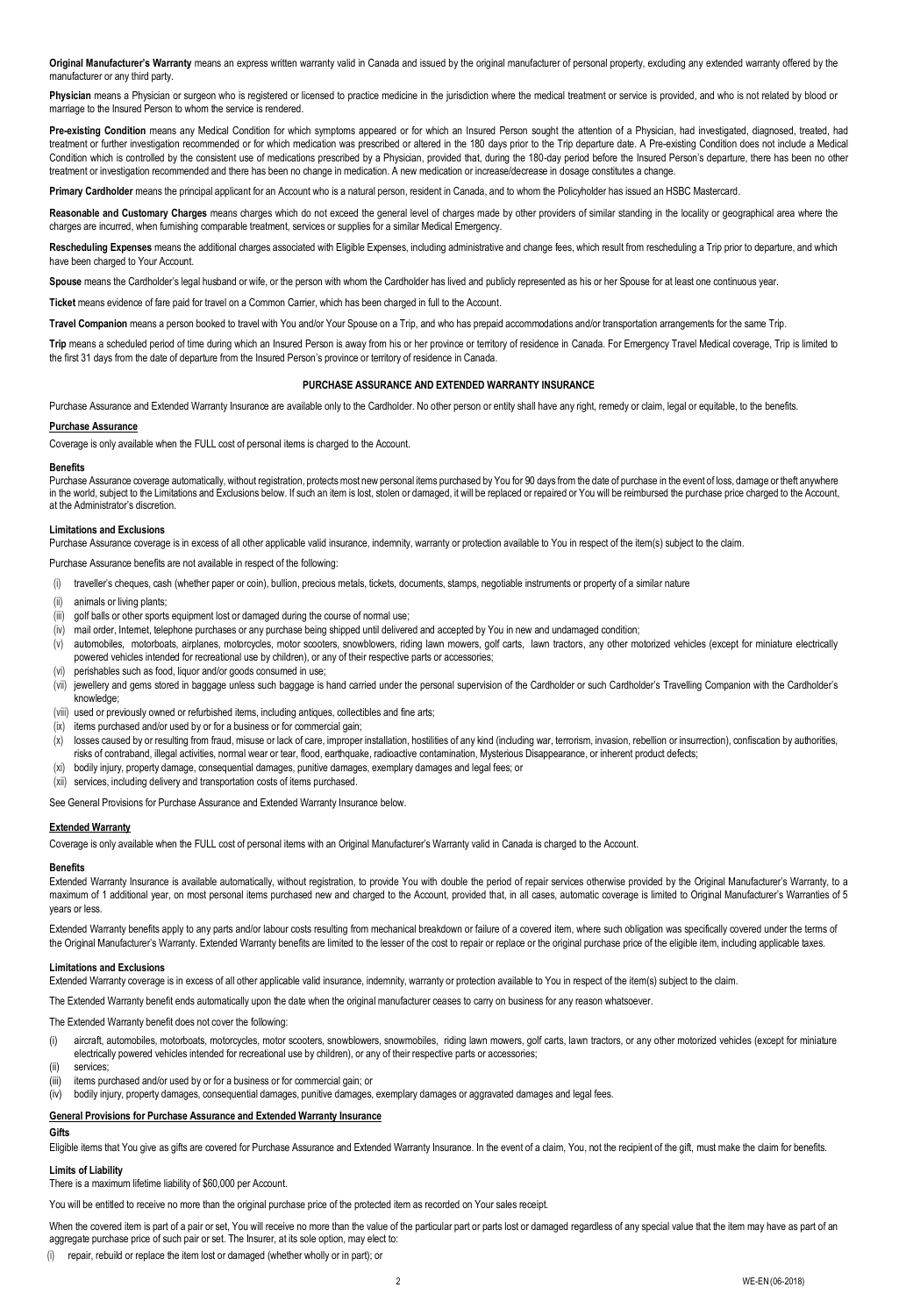(ii) pay You for said item, not exceeding the lesser of the original purchase price, the replacement price or the repair cost thereof and subject to the exclusions, terms and limits of liability as stated in this Certificate of Insurance.

## **Other Insurance**

Purchase Assurance and Extended Warranty Insurance is in excess of all other applicable valid insurance, indemnity, warranty or protection available to You in respect of the item(s) subject to the claim. The Insurer will be liable only for the amount of loss or damage over the amount covered under such other insurance, indemnity, warranty or protection and for the amount of any applicable deductible, and only if all such other coverage has been claimed under and exhausted, and further subject to the terms, exclusions and limits of liability set out in this Certificate of Insurance. This coverage will not apply as contributing insurance, notwithstanding any provision in any other insurance, indemnity or protection policies or contracts.

#### **How to Claim**

You must keep original receipts and other documents described herein to file a valid claim.

Immediately after learning of any loss or occurrence, You must notify the Administrator by telephoning **1-800-668-8680** from Canada and the United States or **416-977-6066** collect from elsewhere in the world. The Administrator will send You the applicable claim form(s). Your failure to provide proof of loss within 90 days from the date of loss or damage may result in denial of the related claim.

You must complete and sign the claim form which must contain the time, place, cause and amount of loss, and include the following:

- the customer copy of Your sales receipt and a copy of the Account statement showing the charge;
- (ii) the original vendor's sales receipt;
- (iii) a copy of the Original Manufacturer's Warranty (for Extended Warranty claims); and

(iv) a police, fire, insurance claim or loss report and/or other report of the occurrence of the loss sufficient for determination of eligibility for the benefits hereunder.

Prior to proceeding with any repair services, You must obtain the Administrator's approval in order to ensure the eligibility for payment of Your claim. At the sole discretion of the Insurer, You may be required to send, at Your own expense, the damaged item on which a claim is based to the Administrator in order to support Your claim. Payment made in good faith will discharge the Insurer to the extent of this claim.

# **Termination of Coverage**

- Coverage ends on the earliest of:
- (i) the date the Account is cancelled, closed or ceases to be in Good Standing;
- (ii) the date the Cardholder ceases to be eligible for coverage; and
- (iii) the date the Policy terminates

No coverage will be provided for items purchased after the Policy termination date.

#### **CAR RENTAL INSURANCE**

Car Rental Insurance includes Car Rental Collision/Loss Damage Insurance, Personal Effects Insurance, and Car Rental Accidental Death and Dismemberment Insurance as outlined below.

Car Rental Insurance is only available when at least 75% of the cost of a vehicle rental is charged to the Account.

# **Car Rental Collision/Loss Damage**

For this coverage, Insured Person means the Cardholder.

## **Eligibility**

You are eligible for Car Rental Collision/Loss Damage Insurance when You rent most private passenger vehicles on a daily or weekly basis for a period NOT to exceed 31 consecutive days, provided that:

- (i) You initiate the rental transaction by booking or reserving the vehicle rental with Your HSBC Mastercard and by providing Your HSBC Mastercard as payment guarantee prior to the time You take possession of the vehicle;
- (ii) You decline the rental agency's collision damage waiver (CDW) or loss damage waiver (LDW), or similar provision; and
- (iii) You rent the vehicle in Your name and charge at least 75% of the cost of the vehicle rental to the Account.

Rental vehicles which are part of a Car Sharing program are eligible for this Car Rental Collision/Loss Damage Insurance if at least 75% of the cost of the rental of the vehicle was charged to the Account and all other eligibility requirements were met.

"Free Rentals" are also eligible for benefits when received as the result of a promotion conditioned on Your making previous vehicle rentals, if each such previous rental met the eligibility requirements of this Certificate of Insurance.

## **Benefits**

Subject to the terms, exclusions and limits of liability set out in this Certificate of Insurance, You are provided with the same protection against losses arising from the contractual liability assumed when renting and operating a rental vehicle as You would have if You accepted the rental agency's collision or loss damage waiver (or similar provision) up to the actual cash value of the damaged or stolen rental vehicle as well as any reasonable, valid and documented loss of use, reasonable and customary towing charges and administration charges resulting from damage or theft occurring while the rental vehicle is rented in Your name. Coverage is limited to one vehicle rental during any one period. If, during the same period, more than one vehicle is rented by the Cardholder, only the first rental will be eligible for coverage.

In some jurisdictions the law requires the rental agencies to include CDW/LDW in the price of the vehicle rental. In these locations, Car Rental Collision/Loss Damage Waiver Insurance under the Policy will only provide coverage for any deductible that may apply, provided all the requirements outlined in this Certificate of Insurance have been met and You have waived the rental agency's deductible waiver. No CDW/LDW premiums charged by the rental agencies will be reimbursed under the Policy. Rental vehicles which are part of pre-paid travel packages are eligible for benefits if the total cost for Your Trip was charged to the Account and all other requirements herein are met. This coverage is available on a 24-hour basis anywhere in the world, except where prohibited by law, or where the coverage is in violation of the terms of the rental contract in the jurisdiction in which it was formed. (See the section "Know Before You Go" for tips on how to avoid having use of this coverage challenged.)

## **This coverage does not provide any form of third party automobile property damage or personal injury liability insurance.**

**Important:** Check with Your personal insurer and the rental agency to ensure that You and all other drivers have adequate personal property, personal injury and third party liability coverages. The Policy only covers loss or damage to a rental vehicle, as stipulated herein.

#### **"Know Before You Go"**

While Car Rental Collision/Loss Damage Waiver Insurance provide coverage on a worldwide basis (except where prohibited by law), and the coverage is well received by car rental merchants, there is no guarantee that this coverage will be accepted at every car rental facility. Some rental agencies may resist Your declining their CDW/ LDW coverage. They may try to encourage You to take their coverage. If You refuse, they may insist You provide a deposit. Before booking a vehicle, confirm that the rental agency will accept this Car Rental Collision/Loss Damage Waiver Insurance without requiring a deposit. If they won't, find one that will, and try to get written confirmation. If booking Your Trip through a travel agency, let them know You want to take advantage of this Car Rental Collision/Loss Damage Waiver Insurance and have them confirm the rental agency's willingness to accept this coverage.

You will not be compensated for any payment You may have to make to obtain the rental agency's CDW/LDW.

Check the rental vehicle carefully for scratches, dents and windshield chips and point out any damage to the agency representative before You take possession of the vehicle. Have them note the damage on the rental agreement (and take a copy with You), or ask for another vehicle.

If the vehicle sustains damage of any kind, immediately phone the Administrator at one of the numbers provided. Advise the rental agent that You have reported the claim and provide the Administrator's address and phone number.

# **Do not sign a blank sales draft to cover the damage and loss of use charges**.

# **Coverage Period**

Insurance coverage begins as soon as the Cardholder or any other person who is authorized to operate the rental vehicle under the rental agreement takes control of the vehicle, and ends at the earliest of:

- (i) the time the rental agency assumes control of the rental vehicle, whether it be at its place of business or elsewhere;
- (ii) the date the Account is cancelled, closed or ceases to be in Good Standing;
- (iii) the date the Cardholder ceases to be eligible for coverage; or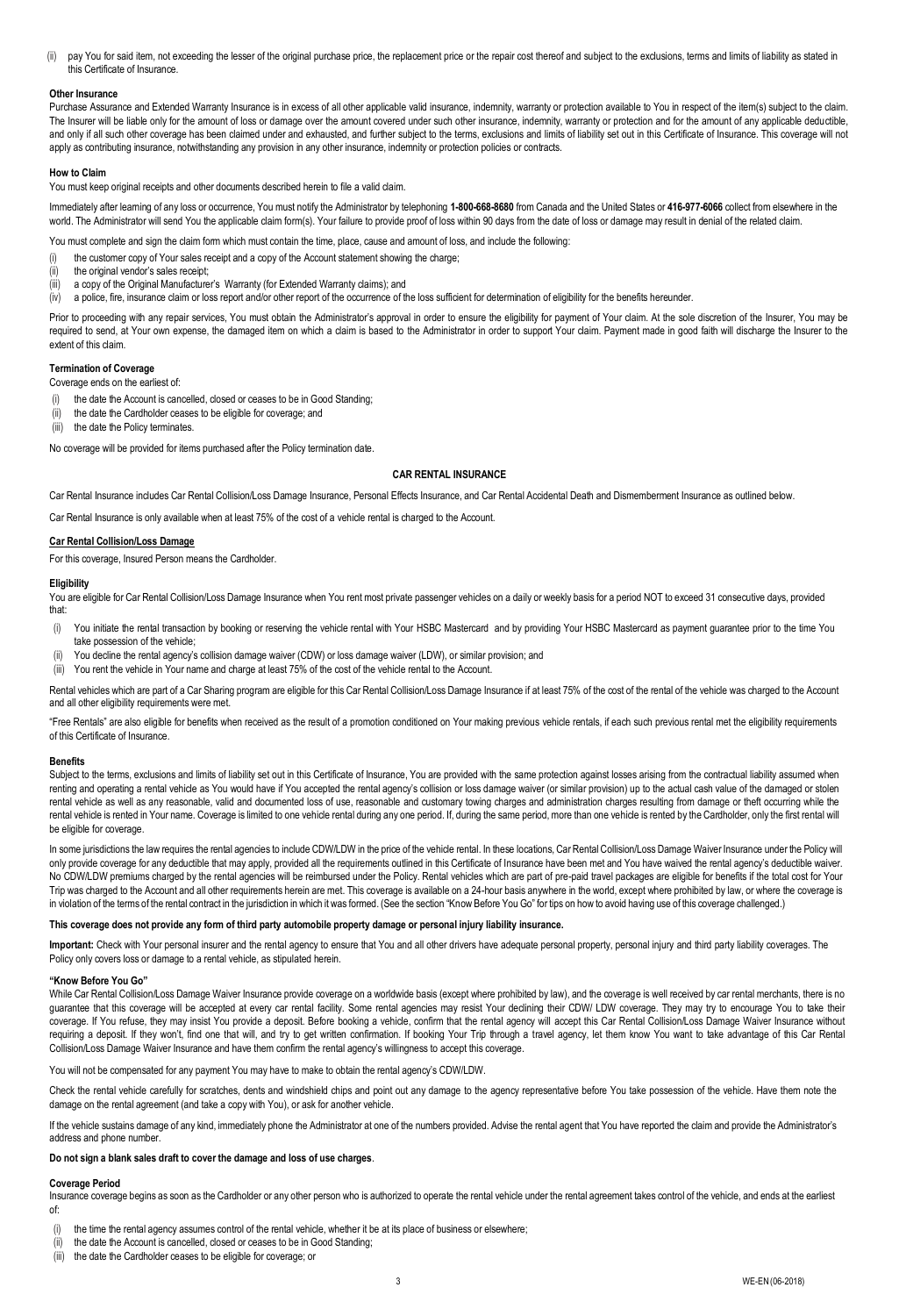## (iv) the date the Policy terminates.

# **Types of Vehicles Covered**

The types of rental vehicles covered include cars, sport utility vehicles and mini-vans (as defined below).

Mini-vans are covered provided they:

- (i) are for private passenger use with seating for no more than 8 occupants including the driver;
- (ii) do not exceed a "3/4 ton" rating; and
- (iii) are not to be used for hire by others.

# **Types of Vehicles NOT Covered**

Vehicles which belong to the following categories are NOT covered:

any vehicle with a manufacturer's suggested retail price, excluding taxes, over \$65,000 at the time and place of loss;

- (ii) vans (except as defined above);
- (iii) trucks, pick-up trucks or any vehicle that can be reconfigured into a pick-up truck;
- (iv) campers or trailers or recreational vehicles; (v) off-road vehicles;
- (vi) motorcycles, mopeds or motorbikes;
- (vii) expensive or exotic vehicles;
- (viii) customized vehicles;
- $(ix)$  antique vehicles; and
- (x) leased vehicles.

An antique vehicle is one which is over 20 years old or its model has not been manufactured for 10 years or more.

Limousines that have been stretched or altered from the original factory design are excluded. However, standard production models of these vehicles that are not used as limousines are not excluded

### **Limitations and Exclusions**

Car Rental Collision/Loss Damage insurance does not cover any loss caused or contributed to by:

- (i) operation of the rental vehicle:
	- a) in violation of the law or any terms and conditions of the rental agreement/contract;
	- b) by any driver not so authorized under the rental agreement;
	- c) by any driver not in possession of a driver's license that is valid in the rental jurisdiction;
	- d) on other than regularly maintained roads;
	- e) at any time while intoxicated (where the driver's blood alcohol concentration is equal to or over the blood alcohol concentration limit for impaired driving under the Criminal Code of Canada or the jurisdiction in which the vehicle rental occurred, if lower,) or the driver is charged for impaired driving;
	- f) at any time while under the influence of any narcotic;
- (ii) nuclear reaction, radiation or radioactive contamination;
- damage to tires unless in conjunction with an insured cause;
- (iv) wear and tear, gradual deterioration, mechanical breakdown of vehicle; (v) any damage caused by moving or transporting cargo;
- (vi) insects or vermin, inherent vice or damage;
- (vii) war, hostile or warlike action, insurrection, rebellion, revolution or civil war;
- (viii) seizure or destruction under quarantine or customs regulations or confiscation by any government or public authority;
- $(ix)$  transporting contraband or illegal trade;<br> $(x)$  transportation of property or passengers
- transportation of property or passengers for hire; or

(xi) any dishonest, fraudulent or criminal act committed or attempted by the Cardholder and/or any authorized driver.

# **Car Rental Collision/Loss Damage does NOT include coverage for:**

- (i) vehicles rented for a period that exceeds 31 consecutive days  $^\dagger$ , whether or not under one or more consecutive rental agreements;
- (ii) a replacement vehicle for which Your personal automobile insurance, car dealer, repair shop, or other party is covering all or part of the rental cost;
- (iii) loss or theft of personal belongings in the vehicle, including but not limited to cellular telephones, portable computers, electronic and communication devices;
- (iv) expenses assumed, waived or paid or payable by the rental agency or its insurer;
- (v) third party liability (injury to anyone or anything inside or outside the vehicle); or
- (vi) any amount payable by Your employer or employer's insurance coverage, if the rental car was for business purposes.
- $\hbar$  No coverage will be provided for vehicles rented for a period that exceeds 31 consecutive days, even for the first 31 consecutive days, whether or not under one or more consecutive rental agreements. Coverage may not be extended for more than 31 days by renewing or taking out a new rental agreement with the same or another vehicle rental agency for the same or another vehicle.

### **How to Claim**

You must report a Car Rental Collision/Loss Damage claim to the Administrator as soon as possible, and in all events within 48 hours of the damage or theft having occurred. Call **1-800-668-8680** from within Canada and the United States or 416-977-6066 locally or collect from elsewhere in the world. Failure to report a claim within 48 hours may result in denial of the claim or reduction of Your benefit.

A customer service representative will take down some preliminary information, answer any questions You may have, and send You a claim form. You will be required to submit a completed claim form including the following documentation:

- a copy of the driver's license of the person who was driving the vehicle at the time of the loss;
- (ii) a copy of the loss/damage report You completed with the rental agency;
- (iii) a copy of a police report, required when the loss results in damage or theft over \$1,000;
- (iv) a copy of Your sales receipt, and Your statement of Account showing the rental charge;
- (v) the front and back of the original opened and closed-out rental agreement;
- (vi) a copy of the itemized repair estimate, final itemized repair bill and parts invoices;
- (vii) original receipt(s) for any repairs for which You may have paid; and
- 

(viii) if loss of use is charged, a copy of the rental agency's complete daily utilization log from the date the vehicle was not available for rental, to the date the vehicle became available to rent.

Claims submitted with incomplete or insufficient documentation may not be paid.

# **Personal Effects**

For this coverage, Insured Person means the Cardholder and Immediate Family Members travelling with the Cardholder who rented the vehicle.

# **Benefits**

Personal Effects coverage is provided for loss, theft or damage to personal effects while such personal effects are in transit or in any hotel or other building en route during a trip with a covered rental vehicle, for the duration of the vehicle rental period, as outlined in the Car Rental Collision/Loss Damage Insurance section above.

Coverage is provided for the personal effects of the Cardholder when the Cardholder rents a vehicle, and extends to the personal effects of any Immediate Family Member travelling with You.

Benefits during such rental period will be the actual cash value of the personal effects up to a maximum of \$1,000 for each Insured Person, per occurrence. Total benefits for all Insured Persons during each vehicle rental period are limited to \$2,000 per Account

# **Limitations and Exclusions**

Personal Effects do not include money (whether paper or coin), bullion, bank notes, securities, documents, memorabilia, collectibles, medals or other property of a similar nature. Benefits are not paid if loss results from Mysterious Disappearance.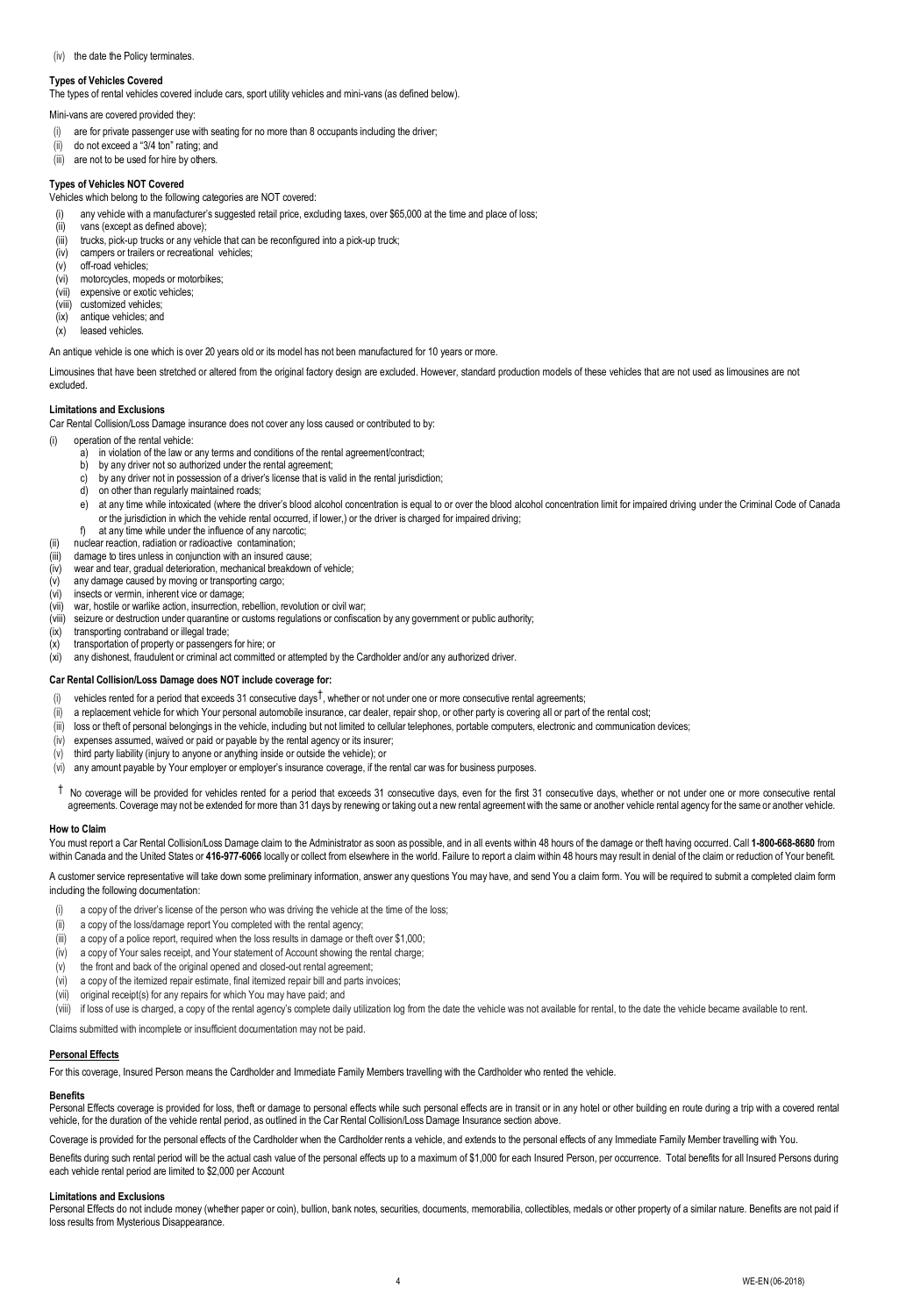# **How to Claim**

In the event of a claim, contact the Administrator at **1-800-668-8680** from within Canada and the United States or **416-977-6066** collect from elsewhere in the world.

### **Other Insurance**

Personal Effects coverage is in excess of all other applicable valid insurance, indemnity or protection available to the Insured Person in respect of the items subject to the claim. The Insurer is liable only for the amount of the loss or damage over the amount covered under such other insurance, indemnity or protection and for the amount of any applicable deductible, only if all other insurance has been claimed under and exhausted and subject to the terms, exclusions and limits of liability set out in this Certificate of Insurance. This coverage does not apply as contributing insurance, notwithstanding any provision in any other insurance, indemnity or protection policies or contracts.

# **Car Rental Accidental Death and Dismemberment**

For this coverage, Insured Person means the Cardholder and Immediate Family Members while Occupying the rental car.

#### **Benefits**

Car Rental Accidental Death and Dismemberment coverage is provided in the event an Insured Person sustains an Accidental Bodily Injury while Occupying a covered rental vehicle during the vehicle rental period, as outlined in the Car Rental Collision/Loss Damage Insurance section above. The applicable benefit specified for the resulting Loss will be paid according to the following Schedule of Insurance:

#### **Schedule of Insurance**

| Loss                                                         | <b>Amount of Benefit</b> |                            |
|--------------------------------------------------------------|--------------------------|----------------------------|
|                                                              | Cardholder*              | <b>Each Other Occupant</b> |
| Loss of life                                                 | \$200,000                | \$20,000                   |
| Loss of both hands or both feet                              | \$200,000                | \$20,000                   |
| Loss of one foot or one hand and the entire sight of one eye | \$200,000                | \$20,000                   |
| Loss of sight of both eyes                                   | \$200,000                | \$20,000                   |
| Loss of one hand and one foot                                | \$200,000                | \$20,000                   |
| Loss of speech and hearing                                   | \$200,000                | \$20,000                   |
| Loss of one hand or one foot                                 | \$100,000                | \$10,000                   |
| Loss of sight of one eye                                     | \$100,000                | \$10,000                   |
| Loss of speech                                               | \$100,000                | \$10,000                   |
| Loss of hearing                                              | \$100,000                | \$10,000                   |
| Loss of thumb and index finger on the same hand              | \$100,000                | \$10,000                   |

\*In this Schedule of Insurance, Cardholder means the Cardholder who rented the vehicle in his/her name.

The maximum benefit payable for Loss resulting from any one Accident is \$300,000 per Account. If more than one described Loss is sustained by an Insured Person, then the total benefit payable from one Accident to such person is limited to the greatest amount payable for any one Loss sustained.

#### **Beneficiary**

Unless otherwise specified by the Cardholder, any amount due under this Certificate of Insurance for Loss of life:

(i) upon the Cardholder's death, will be paid to the Cardholder's Spouse if living, otherwise equally to the Cardholder's living children if any, otherwise equally to the Cardholder's then living parents or parent, otherwise to the Cardholder's estate;

(ii) upon the death of any other Insured Person, will be paid to the Cardholder if then living, otherwise as though it were a sum payable under (i) above.

All other benefits will be paid to the Insured Person suffering the Loss.

The beneficiary designation outlined above may be changed in accordance with the Change of Beneficiary provision.

#### **Limitations and Exclusions**

Coverage will be provided on the same terms, conditions, limitations and exclusions applicable to Car Rental Collision/Loss Damage Waiver (above).

In addition, Car Rental Accidental Death and Dismemberment benefits are not payable for a Loss caused by or resulting from:

- intentionally self-inflicted injuries;
- (ii) suicide or attempted suicide;
- (iii) illness or disease;
- (iv) pregnancy or complications of pregnancy, including resulting childbirth or abortion;
- (v) bacterial infection except bacterial infection of an Accidental Bodily Injury, or if death results from the accidental ingestion of a substance contaminated by bacteria; or
- (vi) the commission or attempted commission of a criminal offence.

#### **How to Claim**

In the event of a claim, contact the Administrator at **1-800-668-8680** from within Canada and the United States or **416-977-6066** collect from elsewhere in the world.

# **TRIP INSURANCE**

Trip Insurance includes Trip Cancellation, Trip Interruption/Delay, Baggage Delay or Loss, Common Carrier Accidental Death and Dismemberment, and Emergency Travel Medical insurance.

#### **Trip Cancellation Insurance (Prior To Departure)**

For this coverage, Insured Person means the Primary Cardholder, his or her Spouse and/or Dependent Children booked to travel on a Trip with the Primary Cardholder and/or his or her Spouse.

Coverage applies when at least 75% of Eligible Expenses for a Trip are charged to the Account.

# **Benefits**

Should the Insured Person have to cancel a Trip prior to the scheduled departure date due to one of the following Covered Causes for Cancellation, You will be reimbursed for any Eligible Expenses which are not refundable or reimbursable in any manner, up to a maximum limit of \$2,000 per Insured Person and \$5,000 per Trip for all Insured Persons. It is important that Insured Person cancel travel arrangements with the travel supplier as soon as a Covered Cause for Cancellation arises and must also advise the Administrator immediately.

You will be reimbursed for any Rescheduling Expenses which are not refundable or reimbursable in any manner if, prior to the scheduled departure date, an Insured Person chooses to reschedule a Trip due to one of the following covered Causes for Cancellation. The amount payable is the lesser of the Rescheduling Expenses and the amount that would have been paid under this Certificate of Insurance if the Trip had been cancelled outright. Your rescheduled trip will be considered a new Trip under this Certificate of Insurance.

# **Covered Causes for Cancellation (first occurring after the Trip was booked) mean the following:**

Covered Causes for Cancellation - Medical

- death of an Insured Person, an Immediate Relative, or a Travel Companion;
- (ii) Accidental Bodily Injury, or sudden and unexpected sickness, or quarantine of an Insured Person, an Immediate Relative, or a Travel Companion which caused Insured Person to be unable to start the Trip. A Physician must provide confirmation in writing that prior to the scheduled departure date, the Insured Person was advised to cancel the Trip or that the Medical Condition or Accidental Bodily Injury made it impossible for the Insured Person to start the Trip;
- (iii) Accidental Bodily Injury, or sudden and unexpected illness or death of a caregiver with whom the Insured Person has contracted to care for a Dependent Child in his or her absence which requires the care and attendance of a Physician and the Physician has recommended cancellation of the Trip;
- (iv) complications of the Insured Person's pregnancy within the first 28 weeks of pregnancy;
- (v) side effects and/or adverse reactions to vaccinations required for the Insured Person's Trip; or
- (vi) hospitalization or the death of an Insured Person's host at destination.

# Covered Causes for Cancellation - Non-medical

- (i) an enforceable call of an Insured Person to jury duty or sudden and unexpected subpoena of an Insured Person to act as a witness in a court of law requiring the Insured Person's presence in court during the Trip, except where the Insured Person is a law enforcement officer;
- (ii) a written formal notice issued by the Department of Foreign Affairs Trade and Development of the Government of Canada, advising Canadians not to travel to a country, region or city for which a Ticket had originally been issued for a period that includes an Insured Person's Trip;
- (iii) a natural disaster that renders an Insured Person's principal residence uninhabitable;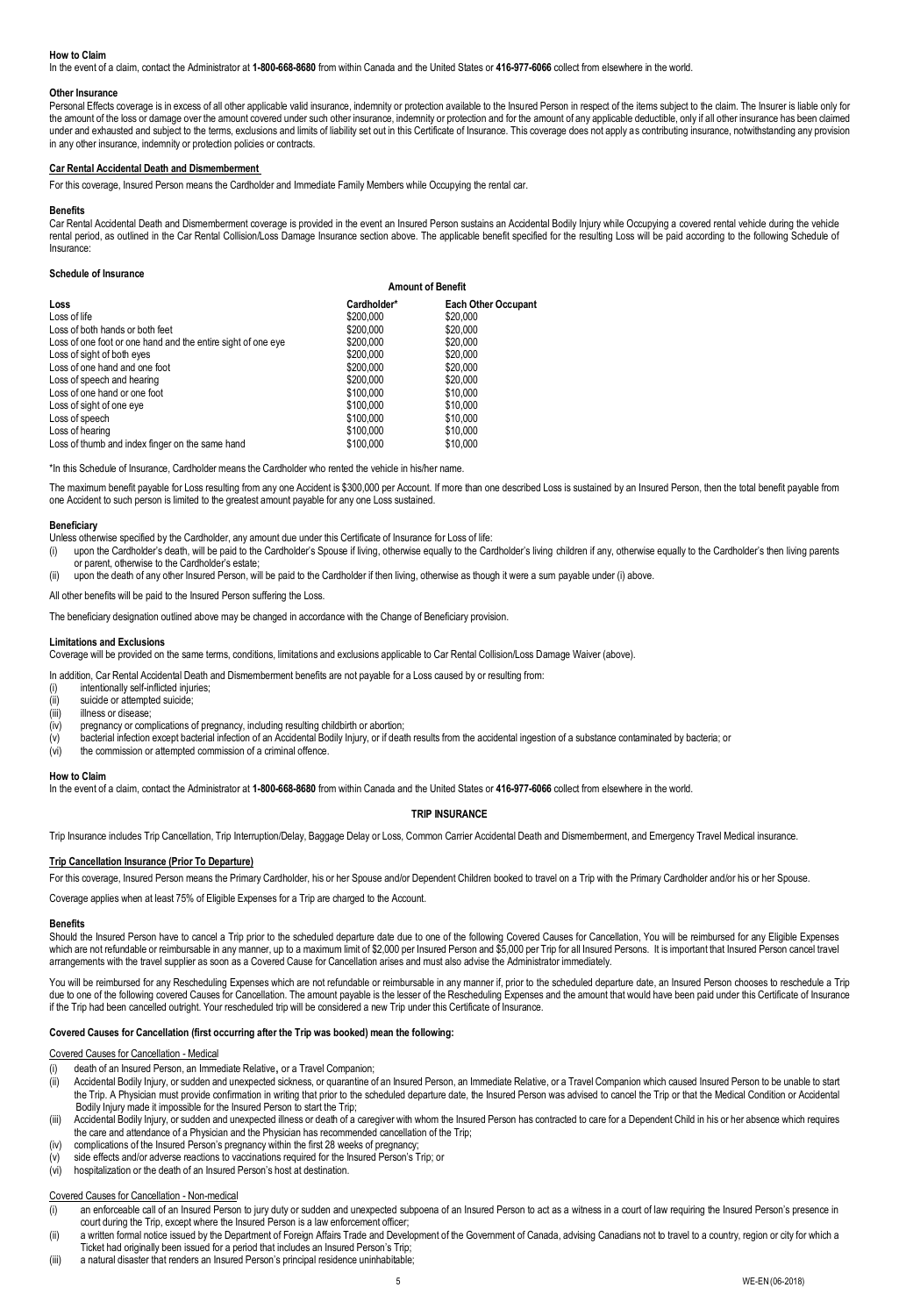- (iv) an Insured Person's quarantine or hijacking;
- (v) a call to service of an Insured Person by government with respect to reservists, military, police or fire personnel; (vi) default whereby a contracted travel supplier stops all service completely as a result of bankruptcy or insolvency;
- (vii) weather conditions delay the Insured Person's connecting schedule carrier for 30% or more of the total duration of the Trip and the Insured Person elects not to continue with the Trip; and (viii) weather conditions d
	- a delay causing an Insured Person to miss a connection for a Common Carrier or resulting in the interruption of an Insured Person's travel arrangements including the following:
		- a delay of an Insured Person's Common Carrier, resulting from the mechanical failure of that carrier;
		- a traffic accident or an emergency police-directed road closure (either must be substantiated by a police report); or
		- weather conditions.

The benefit under this Covered Cause of Cancellation is the Insured Person's one-way economy fare via the most cost-effective route to the Insured Person's next destination. The outright cancellation of a flight is not considered as a delay.

## **Limitations and Exclusions**

Benefits are not payable for the cancellation of any Trip resulting directly or indirectly from:

- (i) any reason other than those listed under Covered Causes for Cancellation;
- (ii) pregnancy, childbirth and/or related complications occurring within 8 weeks of the expected delivery date;<br>(iii) intentionally self-inflicted injuries, suicide or any attempt thereat: intentionally self-inflicted injuries, suicide or any attempt thereat;
- (iv) illness or any injury sustained while under the influence of drugs, medication, alcohol or other intoxicants;
- (v) participation in a criminal offence;
- (vi) acts of terrorism, insurrection or war, whether declared or undeclared;
- (vii) voluntary participation in a riot or civil commotion;
- (viii) mental or emotional disorders that do not immediately require hospitalization; or
- (ix) participation in professional or dangerous sports, including, but not limited to any speed contest, SCUBA diving, unless the Insured Person holds a basic SCUBA designation from a certified school or other licensing body, hang-gliding, sky diving, parachuting, bungee jumping, parasailing, spelunking, mountaineering, rock climbing or a flight accident, except as a passenger in a commercially licensed airline;
- (x) any Trip commenced against the advice of the Insured Person's Physician;
- (xi) failure of any travel supplier through which You contract for services if this supplier was, at the time of booking, in bankruptcy, insolvency or receivership; or in the case of U.S. Air Carriers, under Chapter 11 in the U.S. Bankruptcy Code. No protection is provided for failure of travel agents, agencies or brokers; or
- (xii) non-presentation of required travel documents, i.e., visa, passport, inoculation vaccination reports.

#### **How to Claim**

When a Covered Cause for Cancellation occurs, the Primary Cardholder must call the Administrator at **1-800-668-8680** from within Canada and the United States or **416-977-6066** collect from elsewhere in the world within 48 hours. Failure to notify the Administrator within 48 hours may reduce the amount payable.

# **Trip Interruption/Trip Delay (After Trip Departure)**

For this coverage, Insured Person means the Primary Cardholder, Spouse and/or Dependent Children while travelling with the Primary Cardholder and/or Spouse.

Coverage applies when at least 75% of Eligible Expenses for a Trip are charged to the Account.

#### **Benefits**

You will be reimbursed the lesser of the additional charges paid by You for a change in ticketing, or the cost of a one-way economy fare to return to point of departure or to get to the next destination point, plus the unused portion of any other Eligible Expenses which are not refundable in any other manner if, as a result of one of the following Covered Causes for Interruption or Delay occurring during the Trip, an Insured Person is prevented from continuing a Trip or returning on his or her scheduled return date. The maximum amount payable excludes the cost of pre-paid unused return transportation, and is subject to a maximum limit of \$2,000 per Insured Person and \$5,000 per Trip.

Please note: These coverages will only cover any excess cost (i.e. the administration charges to cancel or change the itinerary) over and above the travel rewards provided by any reward or frequent flyer plan. The value of the loss of reward or frequent flyer plan points are not covered.

#### Covered Causes for Trip Interruption or Delay - Medical

- death of an Insured Person or Travel Companion during the Trip;
- (ii) Accidental Bodily Injury or sudden and unexpected illness of an Insured Person or Travel Companion which, in the sole opinion of the Administrator based on medical advice provided by the attending Physician, requires immediate medical attention and prevents an Insured Person from returning from the Trip on the scheduled return date;
- (iii) death, Accidental Bodily Injury or sudden and unexpected illness of a caregiver with whom the Insured Person has contracted to care for a Dependent Child in his or her absence, which, in the sole opinion of the Administrator based on medical advice provided by the attending Physician, requires immediate medical attention and prevents an Insured Person from returning from the Trip on the scheduled return date:
- (iv) Accidental Bodily Injury or sudden and unexpected illness of an Immediate Relative during the Trip, which requires immediate hospitalization and which was not known to the Insured Person prior to the Trip departure date; and hospitalization or the death of an Insured Person's host at destination.

## Covered Causes for Trip Interruption or Delay - Non-medical

- (i) a written formal notice issued by the Department of Foreign Affairs, Trade and Development Trade of the Canadian government during the Trip, advising Canadians not to travel to a country, region or city for which a ticket has been issued for a period that includes an Insured Person's Trip;
- (ii) a natural disaster that renders an Insured Person's principal residence uninhabitable;
- (iii) an Insured Person's quarantine or hijacking;
- (iv) a call to service of an Insured Person by government with respect to reservists, military, police or fire personnel; and
- (v) a delay causing an Insured Person to miss a connection for a Common Carrier or resulting in the interruption of an Insured Person's travel arrangements including the following:
	- A delay of an Insured Person's Common Carrier, resulting from the mechanical failure of that carrier;
	- A traffic accident or an emergency police-directed road closure (either must be substantiated by a police report); or
	- Weather conditions

The benefit under this Covered Cause for Interruption is the Insured Person's one-way economy air fare via the most cost-effective route to the Insured Person's next destination (inbound and outbound). The outright cancellation of a flight is not considered as a delay.

#### **Limitations and Exclusions**

Benefits are not payable for the cancellation of any Trip resulting directly or indirectly from:

- (i) any reason other than those listed under Covered Causes for Cancellation;
- (ii) pregnancy, childbirth and/or related complications occurring within 8 weeks of the expected delivery date;
- (iii) intentionally self-inflicted injuries, suicide or any attempt thereat;
- (iv) illness or any injury sustained while under the influence of drugs, medication, alcohol or other intoxicants;
- $(v)$  participation in a criminal offence;
- (vi) acts of terrorism, insurrection or war, whether declared or undeclared;
- (vii) voluntary participation in a riot or civil commotion;
- (viii) mental or emotional disorders that do not immediately require hospitalization; or
- (ix) participation in professional or dangerous sports, including, but not limited to any speed contest, SCUBA diving, unless the Insured Person holds a basic SCUBA designation from a certified school or other licensing body, hang-gliding, sky diving, parachuting, bungee jumping, parasailing, spelunking, mountaineering, rock climbing or a flight accident, except as a passenger in a commercially licensed airline;
- (x) any Trip commenced against the advice of the Insured Person's Physician;
- (xi) failure of any travel supplier through which You contract for services if this supplier was, at the time of booking, in bankruptcy, insolvency or receivership; or in the case of U.S. Air Carriers, under
- Chapter 11 in the U.S. Bankruptcy Code. No protection is provided for failure of travel agents, agencies or brokers; or
- (xii) non-presentation of required travel documents, i.e., visa, passport, inoculation vaccination reports.

#### **How to Claim**

When a Covered Cause for Trip Interruption or Delay occurs, the Primary Cardholder must call the Administrator at **1-800-668-8680** from within Canada and the United States or **416-977-6066** collect from elsewhere in the world within 48 hours. The Administrator will assist the Primary Cardholder with making the necessary arrangements to return. Failure to notify the Administrator within 48 hours may reduce the amount payable.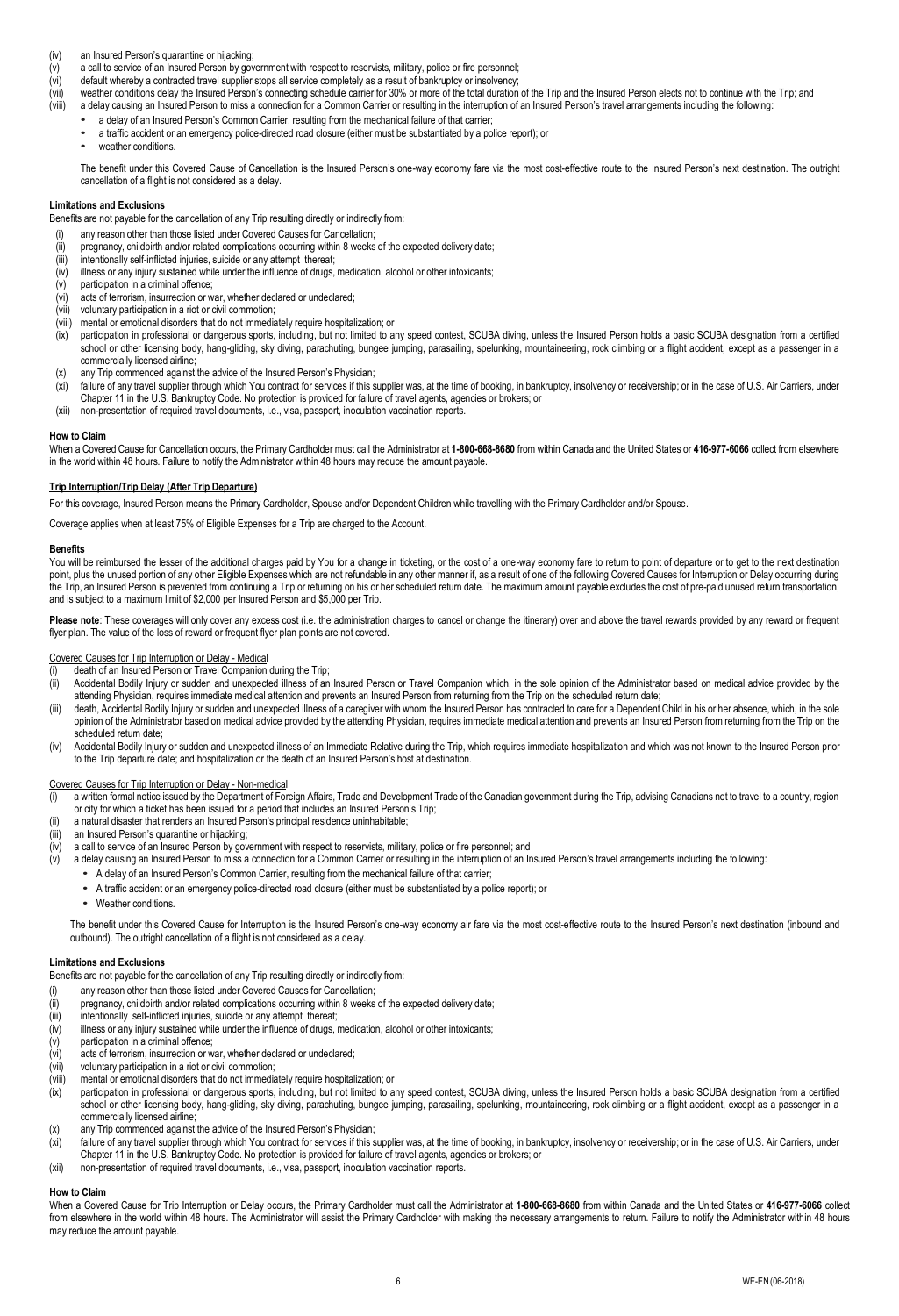# **Baggage Delay or Loss**

For this coverage, Insured Person means the Primary Cardholder, Spouse and Dependent Children while travelling with the Primary Cardholder and/or Spouse.

Coverage applies when at least 75% of Eligible Expenses for a Trip are charged to the Account.

### **Benefits**

Baggage Delay insurance provides a reimbursement to the Primary Cardholder if any Insured Person's accompanying checked-in baggage is not delivered within 12 hours of his/her arrival at the scheduled destination point, for the purchase of Essential Items to a maximum of \$200 per Trip provided that:

- (i) such baggage was in the custody of a scheduled airline or Common Carrier; and
- such baggage was not delayed when the Insured Person returned to the original point of departure.

Baggage Loss insurance covers the actual cash value for direct physical loss or damage of baggage and personal property contained therein when an Insured Person's baggage is checked with an airline or Common Carrier or carried by the Insured Person on a Common Carrier up to a total loss of \$750 per Insured Person for:

- loss or damage of baggage and/or personal property worn or used by You and accompanying You during the Trip. Coverage is limited to \$500 per item;
- (ii) theft, burglary, fire or transportation hazards to baggage and/or personal property worn or used by You during the Trip. Coverage is limited to \$500 per item;
- (iii) loss or damage to camera equipment during the Trip. Camera equipment is collectively considered
- one item. Coverage is limited to \$500 per item; and

(iv) loss or damage to jewellery during the Trip. Jewellery is collectively considered one item. Coverage is limited to \$500 per item.

Payment is based on the actual replacement cost of any lost or stolen article provided the article is actually replaced. Otherwise, payment is based on the actual cash value of the article at the time of loss.

### **Limitations and Exclusions**

Baggage Delay or Loss insurance does not cover, provide service or pay claims resulting from:

- loss or damage caused by normal wear and tear, gradual deterioration, moths, or vermin;
- (ii) loss or damage to animals, automobiles, (including equipment and contents), trailers, motorcycles, bicycles, boats, motors, other conveyances or their accessories, souvenirs, fragile or collectible items, household effects and furnishings, contact lenses, nonprescription sunglasses, artificial teeth and prostheses, medical equipment and appliances, money, securities, tickets, documents, any property pertaining to a business, profession or occupation; personal computers, software or cellular phones;
- (iii) loss or damage to jewellery or camera equipment stored in baggage, unless such baggage is hand carried under the personal supervision of the Cardholder or such Cardholder's Spouse or Travel Companion with the Cardholder's knowledge
- (iv) loss, damage or delay of items due to radiation, confiscation by any government authority, war (declared or undeclared) risks, or contraband or illegal transportation or trade; or
- (v) loss, damage or delay incurred while You are performing a negligent act(s) or criminal act(s).

Baggage Delay or Loss insurance coverage is in excess of all other applicable valid insurance, indemnity, reimbursement or protection available to You in respect of the claim. The Insurer will be liable only for the amount of loss or damage over the amount covered under such other insurance, indemnity, reimbursement or protection and for the amount of any applicable deductible, only if all such other coverage has been claimed under and exhausted and subject to the terms, exclusions and limits of liability set out in this Certificate of Insurance. This coverage will not apply as contributing insurance, notwithstanding any provision in any other insurance, indemnity or protection policies or contracts.

When the protected item is part of a pair or set, You will receive no more than the value of the particular part or parts lost or damaged regardless of any special value that the item may have as part of an aggregate purchase price of such pair or set. The Administrator, on behalf of the Insurer, reserves the right to repair or replace any damaged or lost property with other of like quality and value, and to require submission of property for appraisal of damage, the cost of which is the responsibility of the insured.

#### **How to Claim**

In the event of a claim, contact the Administrator at **1-800-668-8680** from within Canada and the United States or **416-977-6066** collect from elsewhere in the world.

#### **Common Carrier Accidental Death and Dismemberment**

For this coverage, Insured Person means the Primary Cardholder, Spouse and/or Dependent Children while travelling with the Primary Cardholder.

### **Eligibility**

Coverage is only available when the full cost of fare(s) for travel on a Common Carrier is charged to the Account. When purchasing a package tour, the amount charged to the Account must be at least as much as the cost of the Common Carrier transportation in order to be eligible for Common Carrier Accidental Death and Dismemberment benefits.

- Coverage is in force when an Insured Person is Occupying a Common Carrier to:
- (i) travel directly to the point-of-departure terminal for the trip shown on the Ticket;
- (ii) make the trip shown on the Ticket; and
- (iii) travel directly from the point-of-arrival terminal for the trip shown on the Ticket to the next destination.

#### **Benefits**

If an Insured Person sustains an Accidental Bodily Injury while Occupying a Common Carrier as a fare paying passenger, the applicable benefit specified for the resulting Loss will be paid according to the following Schedule of Insurance:

#### **Schedule of Insurance**

| Loss                                                         | <b>Amount of Benefit</b> |
|--------------------------------------------------------------|--------------------------|
| Loss of life                                                 | \$500,000                |
| Loss of both hands or both feet                              | \$500,000                |
| Loss of one foot or one hand and the entire sight of one eye | \$500,000                |
| Loss of sight of both eyes                                   | \$500,000                |
| Loss of one hand and one foot                                | \$500,000                |
| Loss of speech and hearing                                   | \$500,000                |
| Loss of one hand or one foot                                 | \$250,000                |
| Loss of sight of one eye                                     | \$250,000                |
| Loss of speech                                               | \$250,000                |
| Loss of hearing                                              | \$250,000                |
| Loss of thumb and index finger on the same hand              | \$125,000                |
|                                                              |                          |

The maximum benefit payable for Loss resulting from any one Accident is \$750,000 per Account. If more than one described Loss is sustained by an Insured Person, then the total benefit payable from that Accident to such person is limited to the greatest amount payable for any one Loss sustained. The maximum benefit payable for Loss resulting from any one Accident to such person is limited to the greatest amount payable for any one Loss sustained.

For benefits to be payable, the Loss must occur within 365 days of the Accidental Bodily Injury that caused the Loss.

### **Exposure and Disappearance**

If by reason of an Accident covered by the Policy an Insured Person is unavoidably exposed to the elements and as a result of such exposure suffers a Loss, such Loss will be covered under the terms of the Policy.

An Insured Person is presumed to have suffered Loss of life caused by an Accident when:

- (i) the Insured Person's body remains unfound after 365 days following the date of a disappearance which was caused by sinking or wrecking of the Common Carrier
- (ii) the Insured Person occupied such Common Carrier at the time of the Accident, subject to the terms and conditions of the Certificate of Insurance.

# **Beneficiary**

Unless otherwise specified by the Primary Cardholder, any amount due under this Certificate of Insurance for Loss of life:

(i) upon the Primary Cardholder's death, will be paid to the Primary Cardholder's Spouse if living, otherwise equally to the Primary Cardholder's living children if any, otherwise equally to the Primary Cardholder's then living parents or parent, otherwise to the Primary Cardholder's estate;

(ii) upon the death of any other Insured Person, will be paid to the Primary Cardholder if then living, otherwise as though it were a sum payable under (i) above.

All other benefits will be paid to the Insured Person suffering the Loss.

The beneficiary designation outlined above may be changed in accordance with the Change of Beneficiary provision.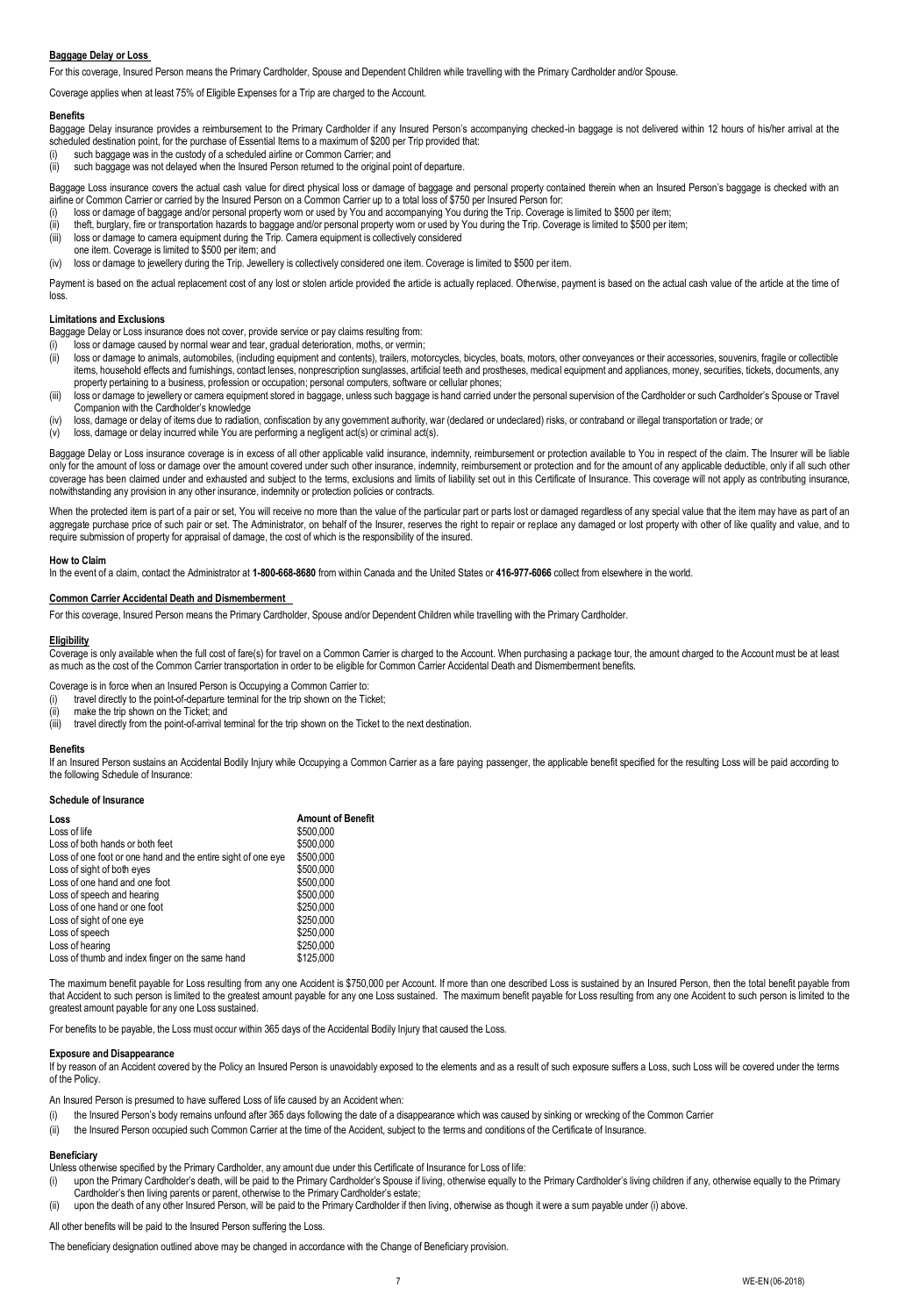## **Limitations and Exclusions**

Common Carrier Accidental Death and Dismemberment benefits are not payable for a Loss caused by or resulting from:

- (i) intentionally self-inflicted injuries;<br>(ii) suicide or attempted suicide:
- suicide or attempted suicide:
- (iii) illness or disease;
- (iv) pregnancy or complications of pregnancy, including resulting childbirth or abortion;
- (v) bacterial infection except bacterial infection of an Accidental Bodily Injury, or if death results from the accidental ingestion of a substance contaminated by bacteria;
- (vi) any act of war, declared or not, or civil disorders; (vii) an Accident occurring while operating or learning to operate, or serving as a member of the crew of any aircraft;
- (viii) the commission or attempted commission of a criminal offence; or

(ix) an Accident occurring while Occupying a water conveyance, unless the conveyance itself is involved in an Accident which causes the Loss to the Insured Person.

#### **How to Claim**

In the event of a claim, contact the Administrator at **1-800-668-8680** from within Canada and the United States or **416-977-6066** collect from elsewhere in the world.

# **Emergency Travel Medical**

For this coverage, Insured Person means the Primary Cardholder, Spouse and/or Dependent Children while travelling with the Primary Cardholder and/or Spouse.

Emergency Travel Medical Insurance under this Certificate of Insurance does not apply to travel in Cuba.

#### **Eligibility**

To be eligible for Emergency Travel Medical coverage, all Insured Persons must be residents of Canada, under 65 years of age on the departure date of a Trip, and insured by their provincial or territorial GHIP. For Dependent Children, see the definition for age limits.

#### **Coverage Period**

Only the first 31 consecutive days of a Trip, as determined by the originally scheduled departure and return dates, will be covered. There is no coverage for that portion of a Trip which extends beyond the first 31 consecutive days. In the event of a claim, proof of scheduled Trip duration will be required.

Coverage begins at 12:01 a.m. on the date the Insured Person leaves his or her province or territory of residence on a Trip. Coverage will terminate on the earliest of the following:

- (i) the date the Insured Person returns to his or her province or territory of residence in Canada;
- the date the Account is cancelled, closed or is no longer in Good Standing;

the date the Insured Person has been absent for more than 31 consecutive days (including the day of departure and day of return) from his or her province or territory of residence in Canada; or (iv) the date the Insured Person attains age 65\* (For Dependent Children, see the Definitions section for age limits).

\*Coverage terminates for all Insured Persons on the date the Primary Cardholder attains age 65.

#### **Automatic Extension of Coverage**

When an Insured Person is hospitalized due to a Medical Emergency, subject to the eligibility requirement above, Emergency Travel Medical coverage will remain in force for as long as the Insured Person is hospitalized plus a further period of three (3) days following the Insured Person's discharge from Hospital.

Also, Emergency Travel Medical insurance will be automatically extended beyond the 31-day limit for up to 3 days if an Insured Person's return to his or her province or territory of residence in Canada is delayed solely as the result of:

- (i) the delayed departure of a Common Carrier on which the Insured Person is booked;
- a delayed return as a result of an accident or the mechanical breakdown of an Insured Person's personal vehicle;
- (iii) You must delay Your scheduled return due to a Medical Emergency of another Insured Person.

#### **Benefits**

In the event of a Medical Emergency, the Reasonable and Customary Charges for Emergency Medical Treatment will be paid by the Insurer, less any amount payable by or reimbursable under a GHIP, any group or individual health plans, insurance policies or reimbursement programs.

Benefits are limited to \$1,000,000 for each Insured Person, subject to the Limitations and Exclusions.

The following expenses are eligible for reimbursement:

### **Emergency Hospital, Ambulance and Medical Expenses**

Hospital room and board charges, up to semi-private or the equivalent. If medically required, expenses for treatment in an intensive or coronary care unit are covered;

- (ii) Physician charges;
- $\lim_{x \to 0}$  use of an operating room, anaesthesia and surgical dressings;
- (iv) the cost of licensed ambulance service;
- (v) emergency room charges;
- (vi) prescription drugs and medication; and

(vii) the cost for rental or purchase of minor medical appliances such as wheelchairs and crutches.

**Diagnostic Services,** including laboratory tests, x-rays when prescribed by a Physician. NOTE: magnetic resonance imaging (MRI), computerized axial tomography (CAT scans), sonograms and ultrasound must be authorized in advance by the Administrator.

**Private Duty Nursing Expenses.** Benefits are payable to a maximum of \$5,000 per Insured Person for the professional services performed by a registered nurse (not related to the Insured Person by blood or marriage) during hospitalization when medically necessary and prescribed by a Physician. This includes medically necessary nursing supplies.

**Emergency Air Transportation or Evacuation.** The following are covered expenses provided they are approved and arranged in advance by the Administrator:

- (i) air ambulance to the nearest appropriate medical facility or to a Canadian Hospital;
- (ii) transport on a licensed airline for emergency return to the Insured Person's province or territory of residence in Canada for immediate medical attention; and
- (iii) a medical attendant to accompany the Insured Person on the flight back to Canada .

Other Professional Services. Where the professional services of a physiotherapist or podiatrist are medically necessary as a result of a Medical Emergency to a maximum of \$150 per Insured Person per discipline.

Emergency Dental Expenses. Covers the cost of repair or replacement of natural teeth or permanently attached artificial teeth required as the result of an accidental blow to the mouth, to a maximum of \$2,000 per Insured Person. To be eligible for coverage, dental treatment must take place during Your Trip. Treatment for the emergency relief of dental pain is covered to a maximum of \$150 per Insured Person.

**Transportation to Bedside,** Coverage includes one round trip economy airfare by the most direct route from Canada, plus lodging and meals up to a maximum of \$250, for one Immediate Family Member to:

- (i) be with an Insured Person who is travelling alone and has been confined to a Hospital. The Insured Person must be expected to be an inpatient for at least seven (7) days outside their home province or territory and have verification from the attending Physician that the situation is serious enough to require the visit; or (ii) identify a deceased Insured Person prior to release of the body, where necessary.
- This benefit must be pre-approved by the Administrator.

Return of Deceased. In the event of the death of an Insured Person while on a Trip, this insurance covers up to \$3,000 for the preparation (including cremation) and transportation of the Insured Person's remains (excluding the cost of a burial coffin or urn) to his/her province or territory of residence in Canada.

Additional Hotel and Meal Expenses. If the return of an Insured Person to Canada is delayed due to a Medical Emergency, this insurance covers the cost for hotel and meal expenses incurred after the Insured Person's planned return date up to \$200 a day to a maximum of 10 days per Account. To receive reimbursement, original receipts must be submitted.

Return of Vehicle. Vehicle return is covered to a maximum of \$1,000 to return an Insured Person's vehicle to his or her place of residence in Canada, or in the case of a rented vehicle, to the nearest appropriate rental location, when the Insured Person is unable to return the vehicle as a result of a Medical Emergency or death. Eligible for reimbursement is the cost of the return performed by a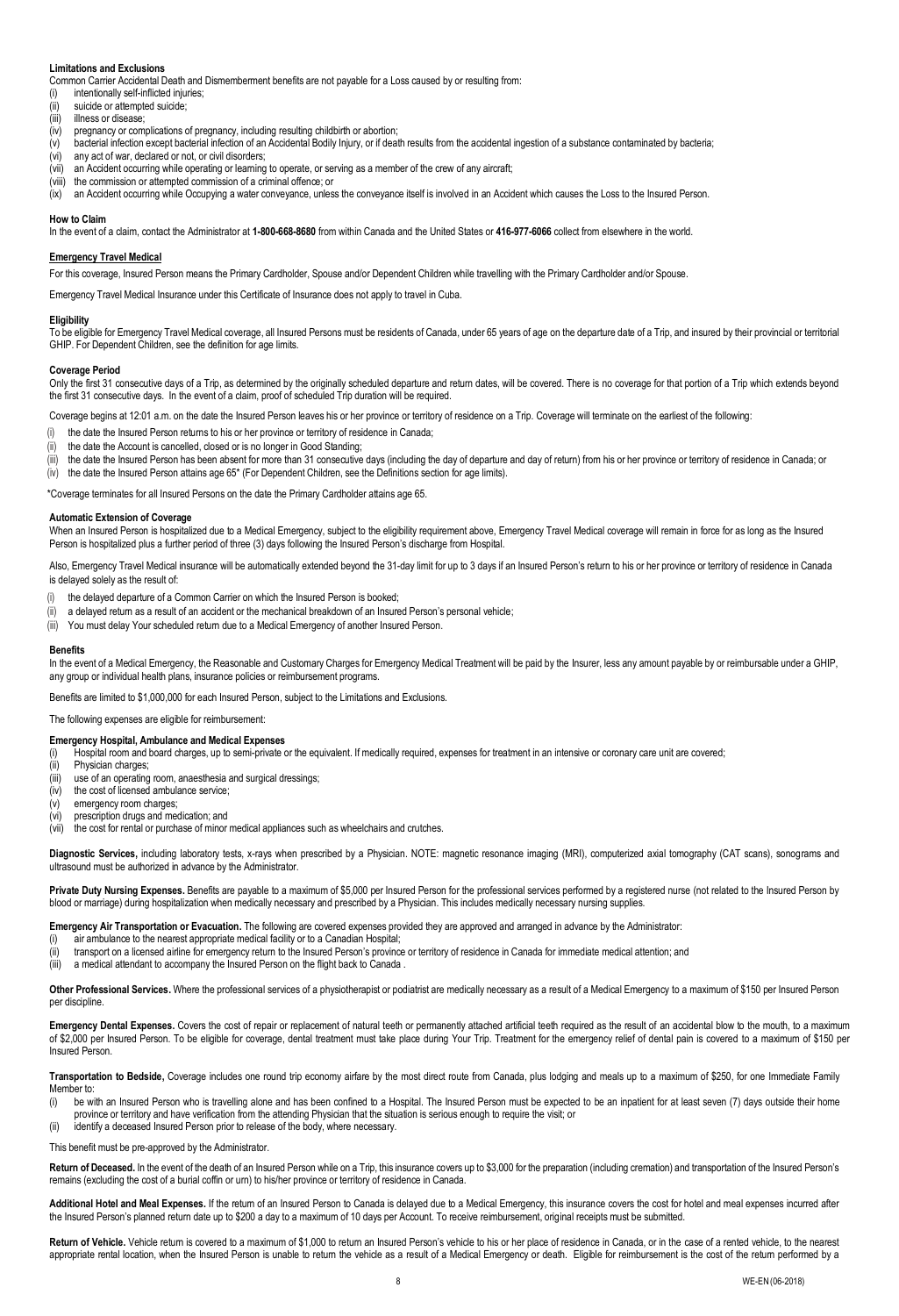professional agency only, or the following necessary and reasonable expenses incurred by an individual returning the vehicle on behalf of the Insured Person: fuel, meals, overnight accommodation, oneway economy airfare. To receive reimbursement, original receipts must be submitted. Any other expenses are not covered. Expenses incurred by anyone travelling with the person returning the vehicle are not covered.

Benefits will only be payable when the return of the vehicle is pre-approved and/or arranged by the Administrator and the vehicle is returned to the Insured Person's normal place of residence or the nearest appropriate rental agency within 30 days of the Insured Person's return to Canada.

## **Limitations and Exclusions**

No benefits are payable for any expenses incurred directly or indirectly as a result of:

- (i) a Medical Emergency while an Insured Person is travelling in Cuba;
- (ii) any Pre-Existing Condition as defined herein;
- (iii) the continued treatment, recurrence or complication of a Medical Condition following emergency treatment of that Medical Condition during the Trip, if the medical advisors of the Administrator determine that the Insured Person is able to return to Canada and the Insured Person chooses not to return;
- (iv) a Medical Condition for which the Insured Person delayed or refused further treatment or investigation which was recommended by a Physician before the departure date;
- (v) surgery, including but not limited to angioplasty and/or cardiac surgery, and any associated diagnostic charges, which are not approved by the Administrator prior to being performed, except in extreme circumstances where surgery is performed on an emergency basis immediately following admission to a Hospital;
- (vi) invasive procedures and any of the following procedures which are not authorized in advance by the Administrator, including any associated charges: MRI (Magnetic Resonance Imaging), CAT (Computer Axial Tomography) scans, sonograms, ultrasounds, biopsies;
- (vii) treatment not performed by or under the supervision of a Physician or dentist;
- (viii) pregnancy, miscarriage, childbirth or complications of any of these conditions occurring within eight (8) weeks of the expected date of birth;
- (ix) riot or civil disorder; committing or attempting to commit a criminal offence;
- (x) intentional self-injury; suicide or attempted suicide; abuse of medication; any Accident while under the influence of illicit drugs or alcohol where the concentration of alcohol in the Insured Person's blood exceeds 80 milligrams of alcohol in 100 milliliters of blood;
- (xi) mental or emotional disorders that do not require immediate hospitalization;
- (xii) the Insured Person voluntarily and knowingly exposing himself/herself to risk from: an act of war whether declared or undeclared, rebellion, revolution, hijacking or terrorism, and any service in the armed forces;
- (xiii) drugs and medication which are commonly available without a prescription or which are not legally registered and approved in Canada;
- (xiv) prescription refills;
- (xv) replacement of lost or damaged eyeglasses, contact lenses, or hearing aids;
- (xvi) participation in professional or dangerous sports, including, but not limited to any speed contest, SCUBA diving, unless the Insured Person holds a basic SCUBA designation from a certified school or other licensing body, hang-gliding, sky diving, parachuting, bungee jumping, parasailing, spelunking, mountaineering, rock climbing or a flight accident, except as a passenger in a commercially licensed airline;
- (xvii) any treatment or surgery where the Insured Person can return to his/her province or territory of residence for such treatment, without adversely affecting his/her Medical Condition;
- (xviii) any treatment or surgery during a Trip when the Trip is undertaken for the purpose of securing or with the intent of receiving medical or Hospital services, whether or not such Trip is on the advice of a Physician;
- (xix) any Trip commenced or continued against the advice of the Insured Person's Physician; or
- (xx) regular care of a chronic condition; elective treatment, cosmetic treatment or any treatment or surgery that is not required for relief of acute and emergent pain or suffering.

Any portion of benefits that require prior authorization and arrangements by the Administrator will not be paid if such benefits were not pre-authorized and arranged by the Administrator, except in extreme circumstances where a request for prior approval would delay medical treatment in a life-threatening Medical Emergency.

Emergency Travel Medical Insurance pays for covered expenses in excess of the Insured Person's GHIP and any other insurance or compensation plan. After payment of the covered expenses, the Administrator will seek reimbursement from the Insured Person's GHIP. Benefits payable under any other insurance plan under which the Insured Person may have coverage will be coordinated by the Administrator in accordance with current guidelines. Payment under the Policy and any other plan will not exceed 100% of the eligible expenses incurred. The Insurer is authorized to receive in Your name, and endorse and negotiate on Your behalf, these eligible payments.

In consultation with the Insured Person's attending Physician, the Administrator reserves the right to transfer the Insured Person to a preferred medical service provider or to the Insured Person's province or territory of residence in Canada. Refusal to comply will absolve the Insurer of any liability for expenses incurred after the proposed transfer date.

The Insurer, the Administrator and the Policyholder are not responsible for the availability, quality or results of any medical treatment or transportation, or the failure of an Insured Person to obtain medical treatment.

#### **Medical Emergency Procedures**

When a Medical Emergency occurs, You must contact the Administrator without delay. The Administrator is available 24 hours a day, every day.

Call **1-800-668-8680** from Canada and the United States or **416-977-6066** locally or collect from elsewhere in the world. If calling from somewhere in the world where a collect call is not possible, call direct and You will be reimbursed.

The Administrator will confirm coverage, provide directions to the preferred medical service provider or the nearest appropriate medical facility, provide the necessary authorization of payment of eligible expenses and manage the Medical Emergency.

The Administrator will make every effort to pay or authorize payment of eligible expenses to Hospitals, Physicians and other medical providers directly. If direct payment or payment authorization is not possible, an Insured Person may be required to make payments. In that event, the Insured Person will be reimbursed for eligible expenses on submission of a valid claim.

### **Note: Benefits may be excluded or reduced where the Administrator has not been contacted in advance of treatment, as noted above.**

#### **How to Claim**

In the event of a claim, contact the Administrator at **1-800-668-8680** from within Canada and the United States or **416-977-6066** collect from elsewhere in the world.

If the Administrator authorized Hospital or other medical payments on an Insured Person's behalf, the Insured Person must sign an authorization form allowing the Administrator to recover payments from the Insured Person's GHIP, other health plans or insurers and return it to the Administrator within 30 days. If an advance has been made for expenses later determined to be ineligible, the Insured Person will be required to reimburse the Administrator. If eligible expenses are incurred for which payment has not been pre-authorized by the Administrator, they should be submitted to the Administrator with original receipts and payment statements.

When making a claim, evidence of the Insured Person's departure date, scheduled return date, and actual return date to their province or territory of residence in Canada will be required. The Insured Person will be required to submit a completed claim form and provide documentation to substantiate the claim, including the following:

- (i) the cause or nature of the Medical Condition requiring treatment;
- (ii) itemized medical invoices and receipts:
- (iii) original prescription receipts;
- (iv) the Primary Cardholder's date of birth and the Insured Person's date of birth (proof of age may be required);
- (v) a photocopy of the Insured Person's GHIP card;
- (vi) name, address, and telephone number of the Insured Person's employer;
- (vii) proof of the Insured Person's departure and return dates (i.e. copy of tickets, receipts, accommodation invoice, gas receipts);
- (viii) name, address and policy numbers for all other insurance coverage the Insured Person may have, including group and individual insurance, credit card coverage and any other reimbursement plans; and
- (ix) signed authorization to obtain any further required information.

Claims submitted with incomplete or insufficient documentation may not be paid.

## **GENERAL PROVISIONS AND STATUTORY CONDITIONS**

Unless otherwise expressly provided herein or in the Policy, the following general provisions apply to the benefits described in this Certificate of Insurance.

# **Notice and Proof of Claim**

Immediately after leaming of a loss, or an occurrence which may lead to a loss under any of these insurance benefits, notify the Administrator. You will then be sent a claim form.

Written notice of claim must be given to the Administrator as soon as reasonably possible after the occurrence or commencement of any loss covered by the Policy, but in all events must be provided no later than 90 days from the date of loss. Written notice given by or on behalf of the claimant or the beneficiary to the Administrator with information sufficient to identify the Insured Person, will be deemed notice of claim.